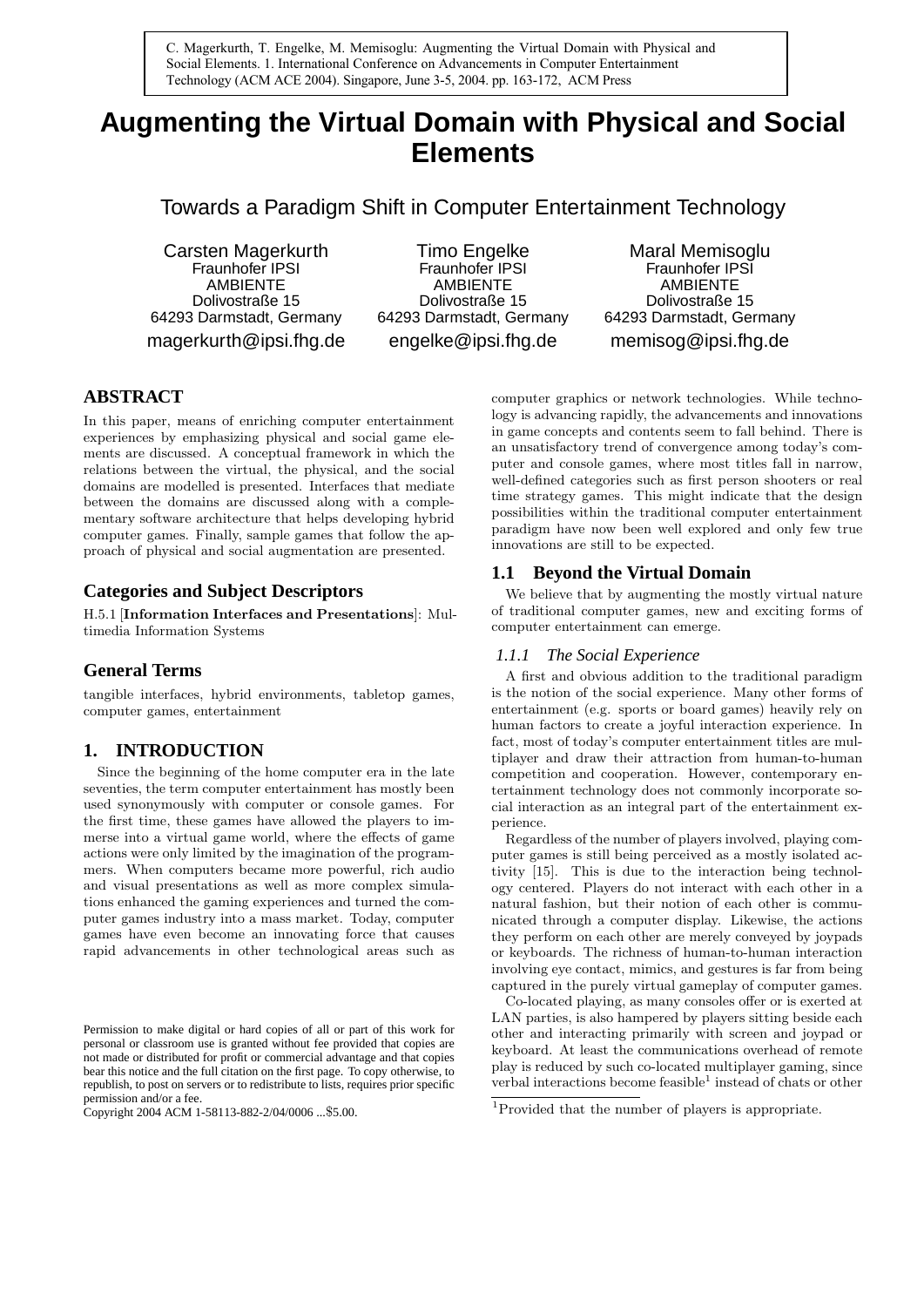

Figure 1: Co-located play with human centered (left) and technology centered (right) interaction.

indirect channels. Nevertheless, the social richness of colocated computer gaming as it is today is far from being near the richness of other popular game types such as board games. This is illustrated in figure 1, where the board game session (left) creates a much stronger social situation than the computer game session (right).

To further augment the social experience of computer games and facilitate a strong emotional involvement among the players, direct face-to-face interaction should be enabled and new interfaces between the players and the virtual domain must be introduced.

## *1.1.2 Physical Interfaces*

These new interfaces are to ensure both the group situation to remain socially adequate and the transition from and to the virtual domain to be performed effectively. Human attention should remain focused on the social situation and not shift towards the interface to the virtual domain. We thus propose interaction metaphors that adhere to well-proven physical interfaces found in strongly human centered entertainment genres such as tabletop or board games. These physical interfaces should mediate the interaction between the human players and the virtual representation of the game world.

For instance, placing and orienting playing pieces that represent a group of dungeon explorers directly on a game table surface is more natural than doing the same with a traditional graphical user interface (GUI) in a computer game. This is especially relevant, when players are supposed to perform together and need to synchronize their actions. By jointly modifying the state of the game like tabletop gamers do, the social group dynamics of board games can be preserved and applied to computer entertainment. At the same time, the copious possibilities of computer interfaces can be complementarily integrated, for instance via large public displays or small private peepholes into the virtual dimension, provided that they do not demand exclusive attention and thus destroy the social situation. Together with the highly dynamic nature of computer simulations, the sensible use of the audio and visual presentation capabilities of entertainment technology has the potential to provide much more immersive and richer gaming situations than traditional tabletop media ever could.

We therefore propose to augment traditional entertainment technology with social and physical elements to form a new class of hybrid gaming applications. These hybrid applications should integrate the social dynamics of co-located groups with computer games via interfaces that do not distract from the group situation. In the following section, we



Figure 2: A conceptual model of augmented gaming applications.

will outline our conceptual model that explains how hybrid gaming applications can integrate game elements from virtual, social, and physical dimensions.

# **2. A CONCEPTUAL MODEL**

In contrast to traditional computer entertainment, augmented gaming applications define game elements from the physical and the social domains as integral parts of the gaming experience. The relationships between these domains is illustrated in figure 2.

## **2.1 The Virtual Domain**

The predominant domain in traditional computer games is virtual, i.e. the entire game takes place inside a microcontrolled system. A digital game logic sets up and maintains a virtual game world that is perceived and controlled through a GUI. Each player uses a GUI to access a segment of the game state that is relevant for him in the given game context. In an augmented game, segments of the game state can also be outside the computer and a GUI becomes only one of several means to modify and retrieve game information within the virtual domain.

## **2.2 The Social Domain**

Face-to-face group settings with natural means of interaction between players inevitably create social situations. By the use of directed speech, gestures, and mimics, a social domain emerges in which parts of the game state can reside that are only partially (or not at all) reflected in the virtual segments of the game state. For instance, in games with a strong emphasis on cooperation and competition, diplomacy and alliances will be key elements of the gaming experience, but they might entirely be of social nature without the virtual domain necessarily being aware of them. Virtual interfaces such as private GUIs might be used for clandestine negotiations, but apart from the communications functionality, the virtual domain would still be unaware of the players' state of the diplomacy. Nevertheless, game state information could also be shared among both domains, e.g. a social alliance could result in virtually forging a pact to allow controlling the partner's troops or sharing virtual resources.

A related aspect of the social domain is the notion of private, shared, and public information. When cooperation is important in a game, individual information will be made public in order to maximize the group's efficacy. Complementarily, competitive gaming situations cause individual information to be kept private, so that no competitive advantages may be lost. In intermediate situations, some in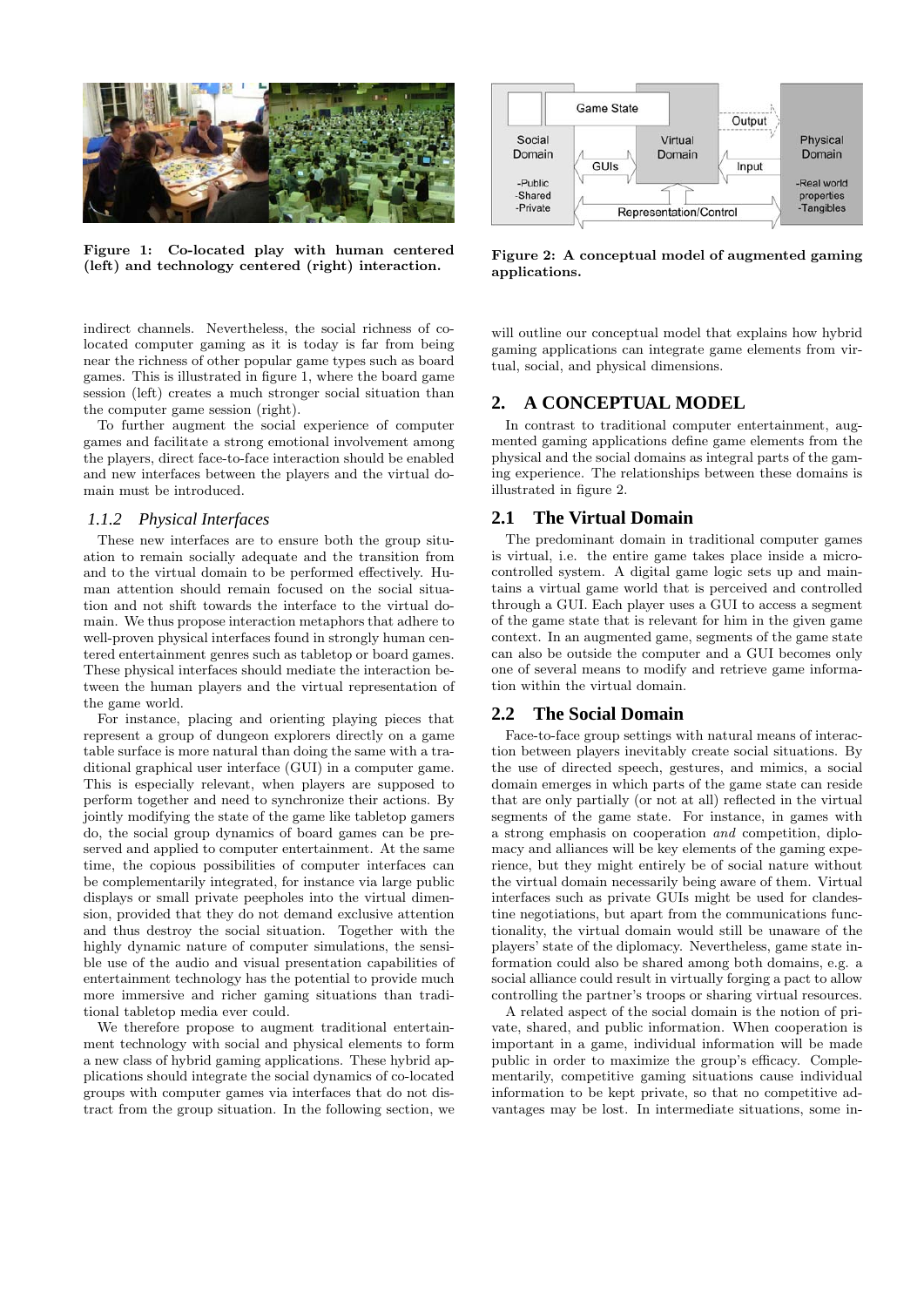formation might be shared to only some of the other players and held back or faked towards others. While the virtual domain might not necessarily be aware of players sharing information between each other, the distinction between public and private interfaces across both domains is essential to enable public, private, and shared information in the social domain. Therefore, both private and public GUIs should be available to foster social dynamics. Whenever game information is transferred from a virtual segment of the game state via a private interface, it is up to the player to decide whether to make public, share, fake, or hide the information in the social domain. Likewise, it is up to the social skills of the other players to believe, to doubt, or to mistrust the given information and act accordingly.

## **2.3 The Physical Domain**

The physical domain consists of the world around us. We mainly see two aspects of the physical domain to be relevant for gaming applications. First, there are real world properties such as illumination, noise level, the players' positions, or even time (although the latter is also represented in the virtual domain). Second, there are special physical or tangible interfaces that effectively mediate between the virtual and the social domain.

#### *2.3.1 Real World Properties*

The integration of real world properties can add to the immersiveness of a gaming experience, especially when atmospheric properties such as background audio or the illumination level are utilized. Think of a vampire game where the light conditions at the game table directly relate to the danger of being attacked by the undead. Or a spy game, where real world noise makes it difficult to overhear a conversation between non-player-characters in the virtual domain.

When it comes to letting the virtual game logic consider real world properties, there are numerous ways of integrating different kinds of modalities via dedicated sensing technology, e.g. [1]. The challenges here are clearly more related to making optimal use of the real world data than gathering it and transferring it to the digital game logic.

The way back from the virtual to the physical domain is much harder to take than vice versa, hence the dotted line in figure 2. Naturally, a computer has only limited means of changing the real world around us. However, creating atmospheric audio or changing the illumination level through an electronic dimmer are only two feasible examples. By utilizing network controlled hardware interfaces such as power sockets, many real world context generating devices can be regulated. Just imagine really smelling the gore of a slain zombie.

#### *2.3.2 Tangible Interfaces*

As outlined in the introduction, for a truly social gaming experience to emerge, we need interfaces to the virtual domain that do not bend the players back to technology centered interaction styles. We opt for tangible interfaces such as physical game boards that fuse state representations with means of state manipulations. As [14] outline, the principal attribute of a tangible interface is the seamless integration of representations and controls. That is, an ideal tangible interface does not differentiate between input and output as a GUI does, because by manipulating a physical state, this state already is its own representation. Tangible in-

terfaces are thus much more direct and natural to use than a GUI, whenever a possible virtual representation matches the physical representation of the interface. For instance, opening a chest in an augmented computer game can simply be achieved by opening a physical model of the chest on a table surface. Moving and turning the chest corresponds to moving and turning the physical control. Any physical action that is imposed on the control also updates its representation, i.e. the chest obviously is and remains open or turned.

A typical tangible interface is of public nature, i.e. each player should normally be able to perceive and alter the physical state of an interface component such as the position of a playing piece. Therefore, the tangible interfaces' representations are equally relevant for both the social and the virtual domain. The transfer to the social domain is achieved by the group members simply looking at (or touching) the interface, whereas the virtual domain has to utilize appropriate sensors to become aware of the physical states. Similar to purely social game elements that have no virtual representation, not all physical states have to be transferred to the virtual domain, either. The shape or color of a playing piece might, for instance, have a meaning for the group, whereas the computer only understands its position and identity. Likewise, a representation might in fact be more complex in the virtual than in the physical domain. For example, the virtual game entity belonging to a physical playing piece might have a multitude of virtual attributes such as strength, intelligence, or hit points that are conveyed to the social domain via GUIs and not through the physical representations.

Please note that in figure 2 the game state is not represented in the physical domain. This is because each game relevant property of the physical domain is either transferred to and thus represented in the social domain (players see the color of a playing piece) or in the virtual domain (the computer senses the position of a playing piece). Due to the mediating nature of the physical domain, it thus consists entirely of game state information that is either duplicated/ redundant or irrelevant. Therefore, no unique segments of the game state can exist in it.

## **2.4 Implications of the Model**

In this section we will outline how to apply the model to the design of augmented computer games. We will discuss which kinds of games are suitable for a hybrid platform setup and how to design game elements that take advantage of the capabilities offered by a hybrid platform.

#### *2.4.1 Scope*

A fundamental issue regarding the applicability of the proposed model is the scope of game types that can be realized. First, games need to be suitable for multiplayer use. The more predominant the multiplayer portion is, the easier it will be to create a strong social situation. Second, games should not entirely rely on real-time GUIs that demand unshared, permanent attention such as e.g. in space combat simulators or jump n'run games. However, neither GUIs per se nor real-time gameplay are problematic, whereas only their combination hinders human centered interaction forms and thus works against the social domain.

Naturally, games that deal mostly with information that is hard to convey via physical interfaces will make more use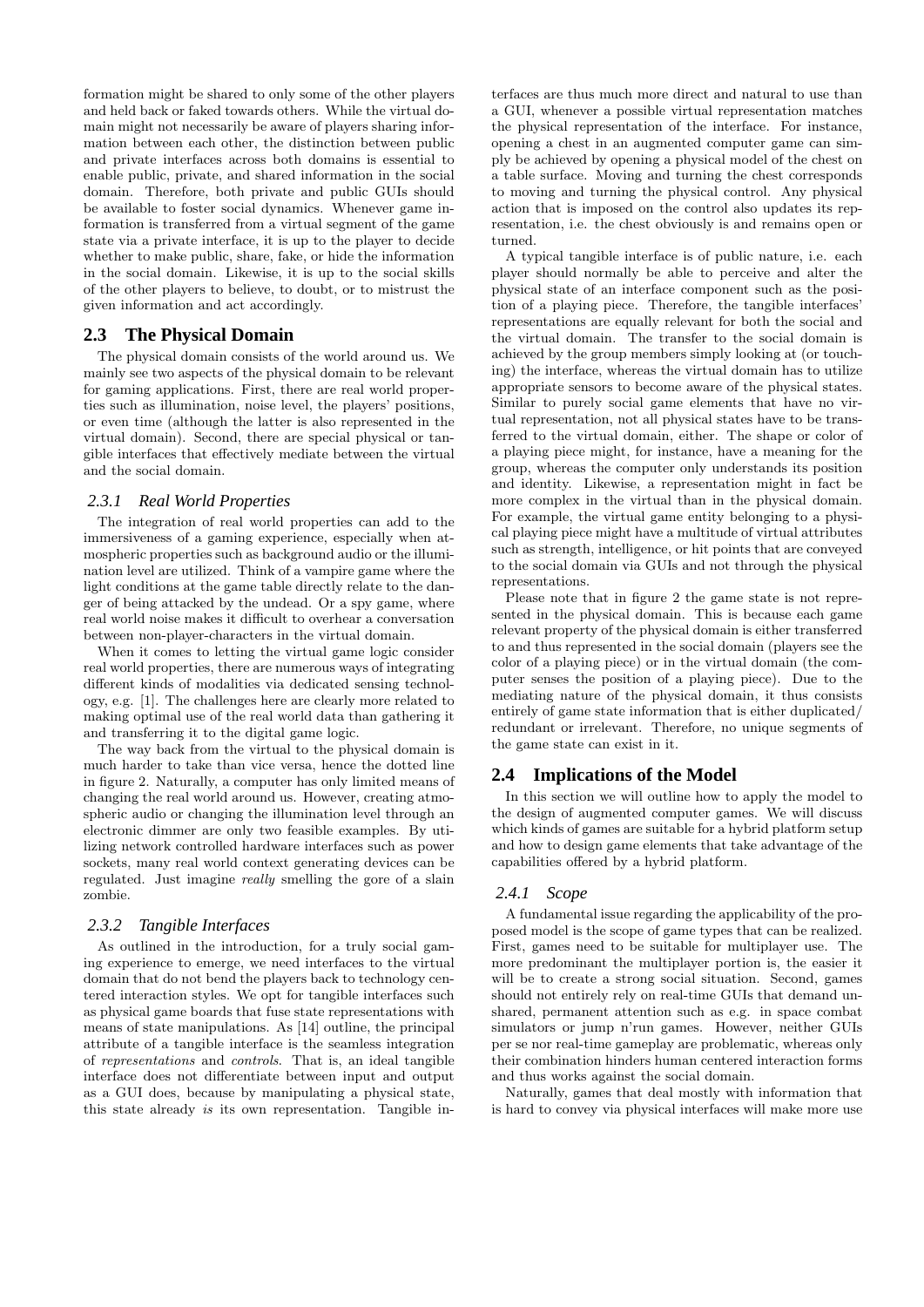of GUIs than games that borrow elements from the physical world, such as Sim City, Panzer General, or puzzle games. Whenever physical and virtual properties of the same game element complement each other, GUIs and physical interfaces will make up for an ideal combination.

While turn-based games are proven to be suitable for social groups (think board or tabletop games), there is no reason not to make use of real-time gameplay. Due to the time-multiplexing problem of mouse driven UIs [10], well designed tangible interfaces are in fact much faster to use than many plain GUIs. Care must be taken, though, to keep the pace of the game manageable for group interaction.

#### *2.4.2 Design Issues*

Developing games for hybrid setups requires certain considerations that go beyond traditional computer game design. First and foremost, there are several domains to take into account, and care must be taken to distribute game elements along these domains. Some game elements clearly belong into one domain or another, but in many cases it is a matter of deliberate choice.

For instance, in traditional computer games, random number generation for achieving a variable game flow is typically and easily performed by the computer. However, when we add physical and social game domains, it might be sensible in certain game situations to adopt techniques from the real world, e.g. creating random numbers via the physical rolling of dice. For most players, the act of rolling dice is a highly social activity involving skillful rolling techniques which are permanently supervised by the other players to prevent cheating. It all depends on the social dynamics of a game situation whether "too lucky" dice rolling is tolerated, appreciated, or condemned. We thus have to weigh the advantage of unobtrusively creating randomness in the virtual domain against potentially exciting social effects when the physical dice interface is seemingly manipulated by one of the players.

Another important area of hefting domains is artificial versus human intelligence (AI), including dialogue and reactive behavior. While the advancements in the field of AI make actions of virtual entities more and more believable, they still pale against the richness and immersiveness of the social interaction with a skilled human game master or storyteller. On the other hand, putting too much action into the social domain might incumber the creation of interfaces between both domains and lead to gaming styles that are essentially identical to e.g. traditional tabletop role playing games that work very well without any computer support.

Finally, for many simpler games it might be beneficial not to implement the complete game rules into the virtual domain, even though the computer is perfectly suited to e.g. judge a Backgammon session. If we simply provide a basic virtual and physical platform that models the relevant game objects, but only few relations between them, many game rules and their enforcements can be left to the social protocols of the players around the table. Flexibly re-evaluating rules in the context of a particular game situation might be enjoyable and the development of house rules is far easier, if no computer logic denies certain rule variations. On the other hand, transferring game rules from the virtual to the social domain requires players to be sufficiently familiar with them, which might or might not be the case.



Figure 3: Adapted GUI devices in a Roomware environment

# **3. APPROPRIATE INTERFACES**

The key to realizing augmented gaming applications lies in the development of new, appropriate interfaces. Following our model, we distinguish between interfaces that involve the virtual and the social domain (GUIs) as well as interfaces that are focused on the physical domain. Both types of interfaces can complement each other and either one may be more suitable depending on the current context of the game application.

## **3.1 Adapted GUIs**

The GUIs that we think to be especially suitable for colocated group games are standard GUIs from a technical point of view, but we try to use them in a human centered interaction style. We argue for unobtrusive and natural GUIs as we have described in our works about so called Roomware [13]. Following the Disappearing Computer paradigm, such Roomware interweaves computer technology with room elements like e.g. tables or walls. Roomware components typically embed touch sensitive displays that are operated with pens or plain fingers.

Using several Roomware components, we have created an experimental setup for gaming applications [5] called STARS that integrates specialized GUI Devices for dedicated gaming purposes. For instance, the game table shown in figures 3, 7, and 9 is the InteracTable Roomware component. Its touch screen is used for displaying game content that can naturally be manipulated by the players' fingertips. Also, a large vertical display (the DynaWall) can be utilized to show public information that each player should be able to view at any time. This could include a permanent overview of the individual players' scores to instigate rivalry or the advancements that the entire group has made, if the game content is of a more cooperative nature.

To create private, shared, and public information in the social domain, it is essential to provide additional private interfaces to the virtual domain. Personal digital assistants (PDAs) are thus important GUI devices that are used to administer private information or enter private commands. Consequently, the PDA's most important function is to serve as a generic, private input and output device as well as a means for private communication between players (both being shown in the video footage). Any player may send short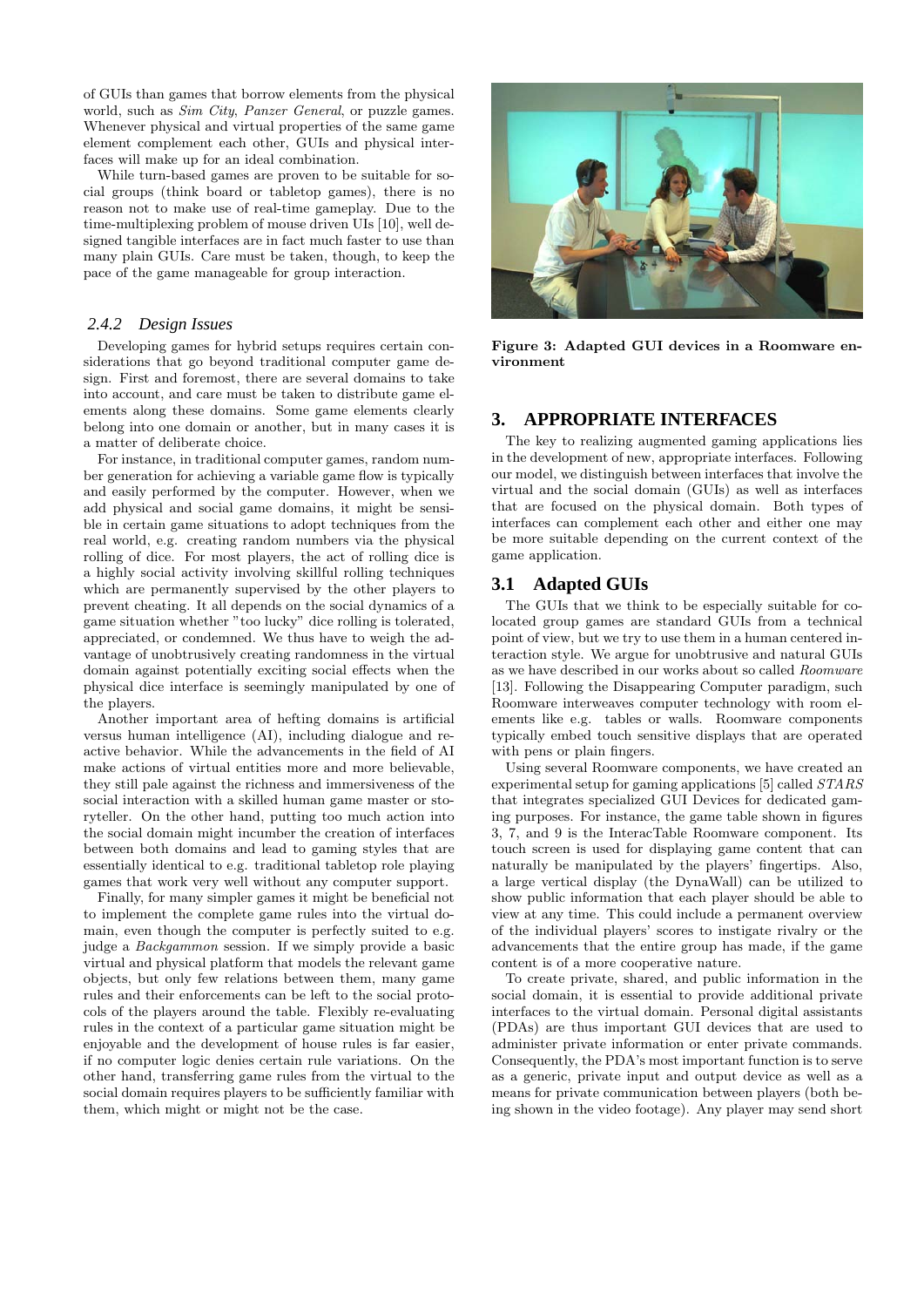

Figure 4: A custom game board sensing magnetic fields (left) and a touch display with camera recognition (right).

messages to other players via the PDA. This provides the simple advantage over other communication channels in a co-located setting that even if the act of writing a message might or might not be hidden from other players, the message's addressee, and not just the message itself, becomes covered.<sup>2</sup> The Viewport, a special PDA that also serves as a physical interface, is described below.

#### **3.2 Physical Interfaces**

Physical interfaces can mediate between the social and the virtual domain. In our approach, we focus on game board interfaces that detect several properties of tangible game objects. By using game boards and tangible game objects, the social richness of traditional tabletop games can be preserved, because the state of the interface is reflected directly within the virtual *and* the social domain.

While the direct transfer between the physical and the social domain is trivial, the virtual domain needs to utilize physical sensors to become aware of the state of the tangible interface. We are exploring several technologies that can be used to sense properties of game objects.

The most obvious property is the game object's position which can be discrete or continuous. Other interesting properties include the object's identity, orientation, or state (such as open vs. closed). No single sensor technology can deal with each of these properties equally well. It therefore depends on the requirements of a concrete gaming application to prioritize among the pool of properties and select the most suitable technology accordingly.

#### *3.2.1 Camera Recognition*

For the STARS setup described above, we have positioned a camera over the game table (see figure 3). Physical objects placed on the table surface are detected by the camera in addition to manipulating virtual information on the touch display with fingers (see figure 7). The corresponding image analyzing software (shown in the video footage) is capable of identifying an arbitrary number of objects at discrete positions. Due to varying light conditions it is, however, not easily possible to identify objects based on their color. The resolution of typical webcams (640x480 in our case) also inhibits the detection of object orientations, unless their shapes are designed for being visually analyzed. Even worse, suitable cameras are mostly expensive and setting them up is a shaky and time consuming effort.

Even though camera recognition obviously involves serious drawbacks, there are also unique advantages such as the easy combination with graphical displays, so that dynamic and visually rich game boards can be realized with game objects placed on the display (see figure 4 right) effectively blending GUIs with tangible interfaces. Another advantage is the generic nature of visual recognition. Any kind of object can be detected, so that arbitrary playing pieces that are not tagged or otherwise manipulated work well. Also, the results of dice rolling can easily be transferred to the virtual domain, if the dice are sufficiently large (see figure 4 right). And for the STARS setup, we even take the physical positions of the players into account. When a player reaches over the table, a simple algorithm determines the side of the table the camera image was first disturbed and allows the software architecture's Presentation Manager (described in a later section) to adapt the display accordingly.

#### *3.2.2 RFID Transponders*

A very robust albeit slightly expensive enabling technology is radio frequency identification (RFID). Game objects can be tagged with small (cheap) RFID transponders and detected by appropriate (expensive) antennas. When these antennas are placed into a game board, discrete positions and object identities can be detected. Furthermore, most transponders can also store a few bytes of state information. We use RFID for both the Candyland adventure platform (see figure 8) and for our Viewport devices (see figure 5). Additionally, the InteracTable also contains an RFID antenna that detects physical tokens placed on the table surface. We currently use these to initiate and terminate game sessions in a natural way by simply placing a tag on the table to begin, and removing it to end and save a game session. This way, the players avoid dealing with mouse or keyboard to get a game going.

#### *3.2.3 Magnetic Fields*

Magnetic game objects can be sensed very inexpensively by magnetic field sensors built into a game board (the left part of figure 4 shows our own magnetic sensor board). While the position recognition works robustly, magnetic field sensors can not be used to determine a game object's identification or orientation, unless more expensive and tricky to use hall effect sensors are applied. Nevertheless, if economic factors play a role, magnetic field sensors might be the first choice. In fact, practically all electric chess boards commercially available make use of magnetic field sensors.

To tackle the missing object identification, the virtual domain must rely on certain assumptions constraining the use of the game board. For instance, no two objects must be removed from the board at the same time. Also, the virtual domain must have some means of conveying to the players where a certain object should be placed. When there is no GUI available, light emitting diodes (LEDs) can form a cheap and effective channel of output from the virtual to the physical domain (see figure 4, left).

#### *3.2.4 Other Physical Interfaces*

There are numerous other means of linking physical and virtual properties which we have not yet explored. Other technologies include light sensors, audio sensors, force sensors, or proximity/ vicinity information through passive IR. A popular multi-sensor and communications platform is [1].

<sup>2</sup>Clandestine communication is an irrelevant issue for remote network games and is thus one of the few advantages of isolated gaming.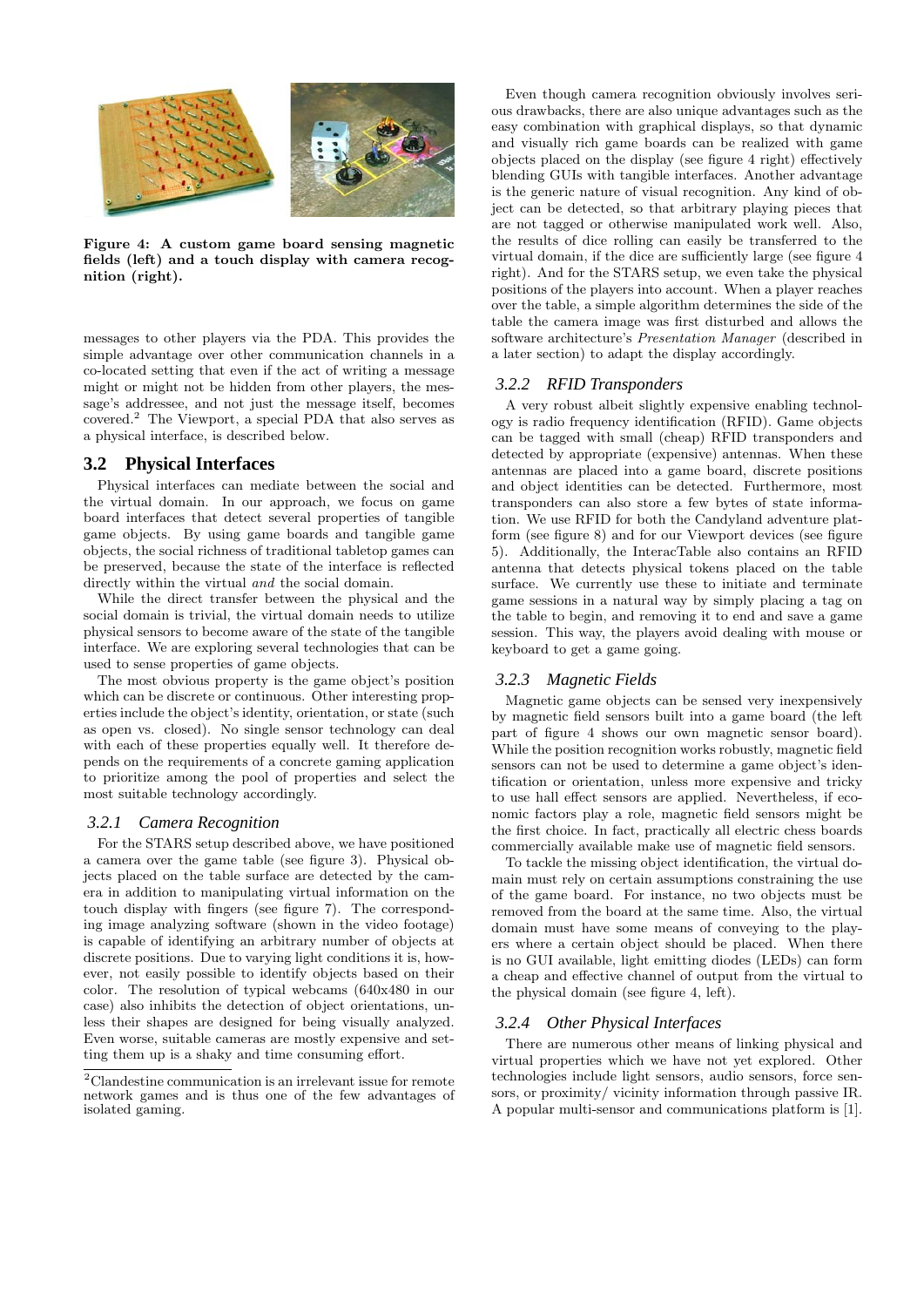

Figure 5: Viewport devices used with tagged playing pieces.

# **3.3 Viewports: Hybrid Interfaces**

Viewport devices are special private interfaces that integrate both a physical interface and a GUI in one device (see figure 5 or the video footage). The Viewport consists of a PDA equipped both with 802.11b and an RFID antenna that detects physical objects such as playing pieces tagged with appropriate transponders. It comes from the EU-IST project Ambient Agoras [12]. The Viewport is geared towards natural interaction styles; operations on physical artifacts are easily performed by pointing at them.

Figure 5 (left) shows a Viewport displaying information about a tagged object that belongs to the owner of the Viewport. Figure 5 (right) shows the same Viewport displaying information about an object belonging to a different player. Obviously, the information transmitted from the virtual domain consists of a varying degree of detail (concrete stats versus a cursory description). In this context, the interesting part of the Viewport device lies in the combination of its public physical and private virtual interface. While the social domain gets to know that objects are investigated or manipulated, the concrete action performed is not made public. This allows for highly interesting social situations as alluded to in figure 6 and mainly in the video footage: By pointing at a physical model with a Viewport, a player searches a statue for a hidden treasure. Due to his high skills, he indeed finds a diamond ring he wants to keep and hide from the other players. However, the public nature of the Viewport's physical interface causes awareness about the preceding action among the others, and thus evokes the necessity to explain them the action he just performed.

## **4. SOFTWARE FRAMEWORK**

To facilitate the creation of augmented computer games, we have developed a software framework called CATS. The CATS framework integrates the different kinds of interfaces described above and translates our conceptual model to a re-usable code base. It was used for the creation of our first generation of demo games described in the next section.

The goal of the CATS framework is to reduce the added complexity introduced by the physical and social dimensions. We use several modular code components ("Man-



Figure 6: Information about a game object conveyed through a private interface.

agers") that each tackle a specific game relevant area at a rather abstract level. The CATS components build upon lower level engines that are dedicated to typical tasks also relevant for traditional gaming applications, e.g. network, 3D/ 2D graphics, audio, etc. For the lower level engines we use proven third-party middleware whenever possible (e.g. GapiDraw for mobile and stationary 2D graphics or OpenAL for audio). The architecture is almost entirely based on the .NET platform to allow a flexible distribution of components among different computers.

We will now describe those components that are especially relevant for the notion of physical and social augmentation. Other components include more mundane functionality for managing users or providing a generic session management. They are omitted here.

#### **4.1 Framework Components**

#### *4.1.1 Device Manager*

The Device Manager is the central component that administers the supported hardware devices. It maintains a set of device and service descriptions for each supported device class. Furthermore, it keeps track of the set of devices currently integrated into a game session. It fundamentally distinguishes between GUI Devices and Physical Interface Devices.

GUI Devices such as the Roomware components described above are computers equipped with displays and corresponding input devices, typically they are PCs or PDAs. For all GUI Devices, certain basic assumptions apply, i.e. they are able to render graphical output, are suitable for GUI dialogs (joint input and output), and their state can be completely controlled by an application. Relevant device descriptions for GUI Devices include technical parameters such as display resolution, their presumed orientation (e.g. horizontal or vertical), and most importantly, their private or public nature. PDAs, for instance, are typically private. Another component, the User Manager keeps track of the active players and associates private devices with corresponding players.

Physical Interface Devices such as the various game boards from the preceding section exchange a dedicated set of parameters between the physical and the social domain. There are no assumptions to be made about them, especially their state can not necessarily be constrained by a software application. They are characterized by their dedication and details about their parameters.

For both GUI Devices and Physical Interface Devices there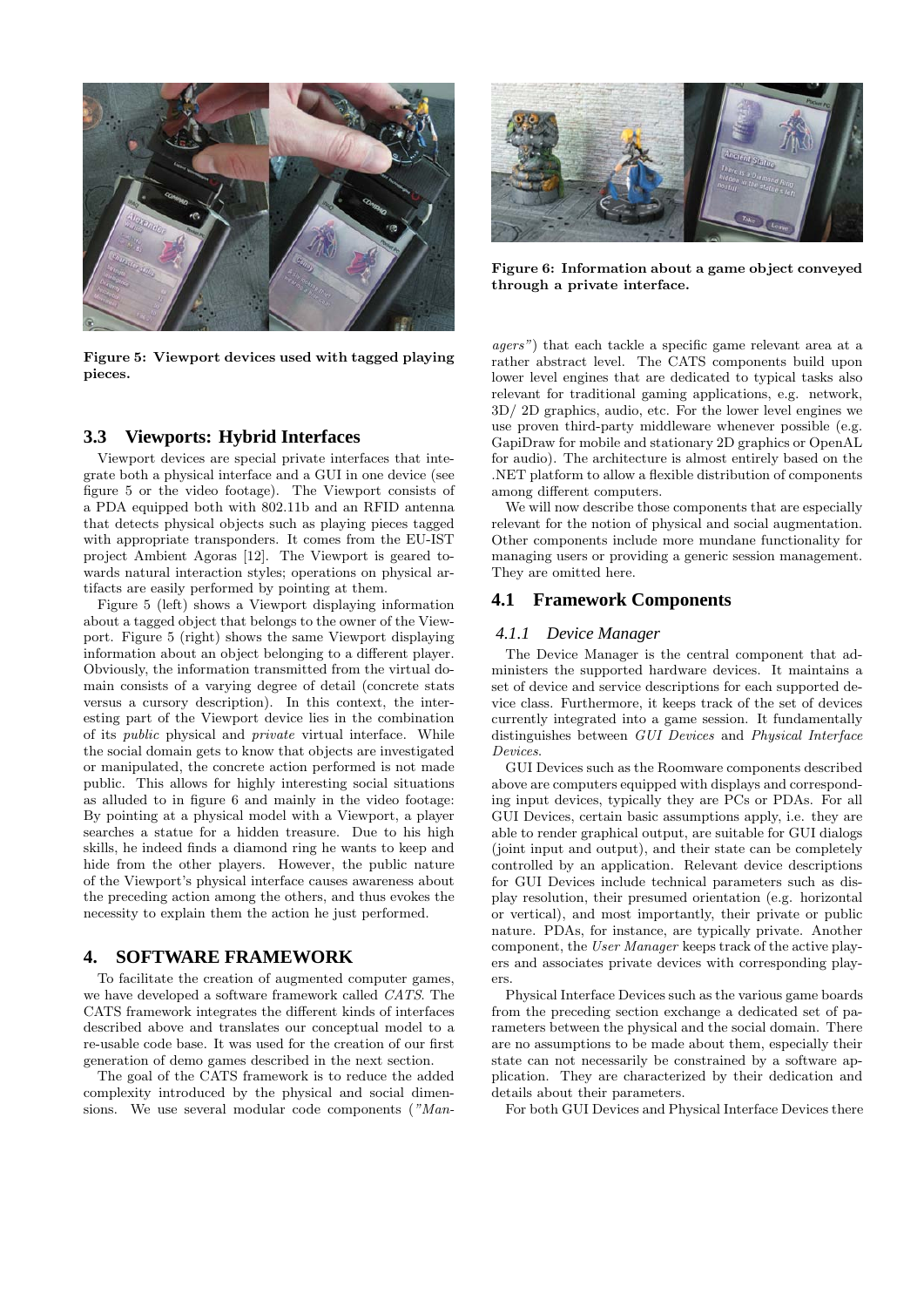is a set of Interface Services available that can be queried by an application via the Device Manager. Interface Services are implemented for every supported device using Remote Procedure Calls. Interface Services are the workhorses regarding the actual creation and presentation of interfaces. The functionality of Interface Services available for each device varies with the characteristics of the device. Output and dialog services currently rank from simple DISPLAY() or MESSAGE() to several more complex MENU() variations. They are mostly available (or exclusively such as WINDOW()) for GUI Devices. What a service such as DIS-PLAY() actually does, depends on the specific device characteristics. Input services include the gathering of physical properties as well as keyboard and mouse related functions for GUI Devices. Those Interface Services that exist for both GUI Devices and Physical Interface Devices work equally and independently of the actual device. For instance, one service, TILE(), can update the graphical representation of an area on a game board. With a physical device such as the board on figure 4 (left) it results in the blinking of LEDs, whereas the GUI on figure 4 (right) is updated with new bitmaps.

The most beneficial effect of maintaining device characteristics and service descriptions in the Device Manager lies in the simplified programming model for the game application programmer. Instead of having to deal with a concrete setup of devices, the developer can simply query for, e.g., a private GUI Device to send a player a clandestine message. As long as the required Interface Services are implemented for a given device setup, the application can automatically adapt to changing device configurations.

#### *4.1.2 Game State Representation*

The virtual domain maintains the virtual segments of the game state (there may be additional social segments, but, by definition, the virtual domain is unaware of them). Depending on the current setup of devices as maintained by the Device Manager, certain game properties such as object positions may be integrated from the physical domain. In another setup, they may again be virtual or imported by other physical interfaces. To facilitate the virtual representation of the game state for the programmer, we have introduced an abstract data type called ChyProperty (hy for hybrid), from which several derived classes for different types of data exist. ChyProperties may either contain normal data programmatically written to them or, if available, subscribe to the output of physical interfaces mediated by so called Mediators that translate the potentially unreliable, raw data to the constraints and dimensions of the ChyProperty. By doing so, hybrid game entities can easily be built that contain both physical and virtual properties without the application developer having to care about the conceptually different types of properties. In effect, it becomes irrelevant for an augmented game whether, for instance, it utilizes a physical game board or an ordinary GUI as an interface.

The second function of ChyProperties is related to fostering different degrees of privacy in the social domain by communicating via public and private interaction channels from the virtual domain. Each ChyProperty can be tagged with a Privacy Index that is a measure for the corresponding level of privacy. This makes it especially simple to realize game situations as shown in figure 5 and 6, where certain

properties of an entity are queried by a private interface. The information shown in figure 5 (right) might have been more lavish, if the players perception roll against the Privacy Indices of other, more private properties had been more successful.

#### *4.1.3 Presentation Manager*

To support rich co-located interaction between the players and the game media, a horizontal layout of the game media with the players sitting around it is most favorable, because such a setup allows easy interaction with both the human players and the game media. If the Device Manager identifies the central media as a horizontal, public display, such as the InteracTable, the game application may choose to invoke the Presentation Manager to provide a GUI adapted for the group setup.

The positions and viewing angles of the players have always been problematic in tabletop games, i.e. someone sitting at the left side of the table perceives a very different image than someone at the opposite right side. Previous solutions to this orientation problem were based on abstract, un-oriented game boards and playing pieces that look mostly the same from any viewing angle [6]. The CATS Presentation Manager however, can skip un-oriented game objects and rotate anything displayed on the GUI around its own axis to that angle the current player can perceive best (for a demonstration, please see the video footage). This includes window objects that additionally grow in size with rising distance to the current player ensuring optimal visibility. Also, graphical objects belonging to other players can automatically become half-transparent to prevent obscuring parts of the board.

To use the interface orientation functionality, a game application can hint about whether single graphical objects should be sensitive to orientation (and if the orientation should be limited to steps of 45, 90 or free), whereas performing the orientation itself is completely performed by the Presentation Manager which is invoked by the respective Interface Services. Whether the auto-orientation works well for a given game largely depends on the amount of detail of the game objects. When large amounts of text are displayed, changing the orientation is usually appreciated much by the players. For more primitive game objects, the benefit of rotating objects is less significant.

# **5. EXPERIENCES**

# **5.1 Realized Games**

We are implementing several game prototypes that conceptually follow our ideas of enriching game experiences by strengthening the role of additional dimensions. In this section, we will describe three examples that are based on our framework.

## *5.1.1 KnightMage*

The augmented game KnightMage (see figure 6 and 7) implements a basic set of rules for medieval hack'n slash style role-playing adventures. The players explore and ransack dungeons and landscapes filled with horrifying monsters, moderated by a human Game Master (GM). While the game progresses, the players solve riddles and find treasures or weapons to help them against the countless enemies. The idea behind KnightMage is to combine the strong social sit-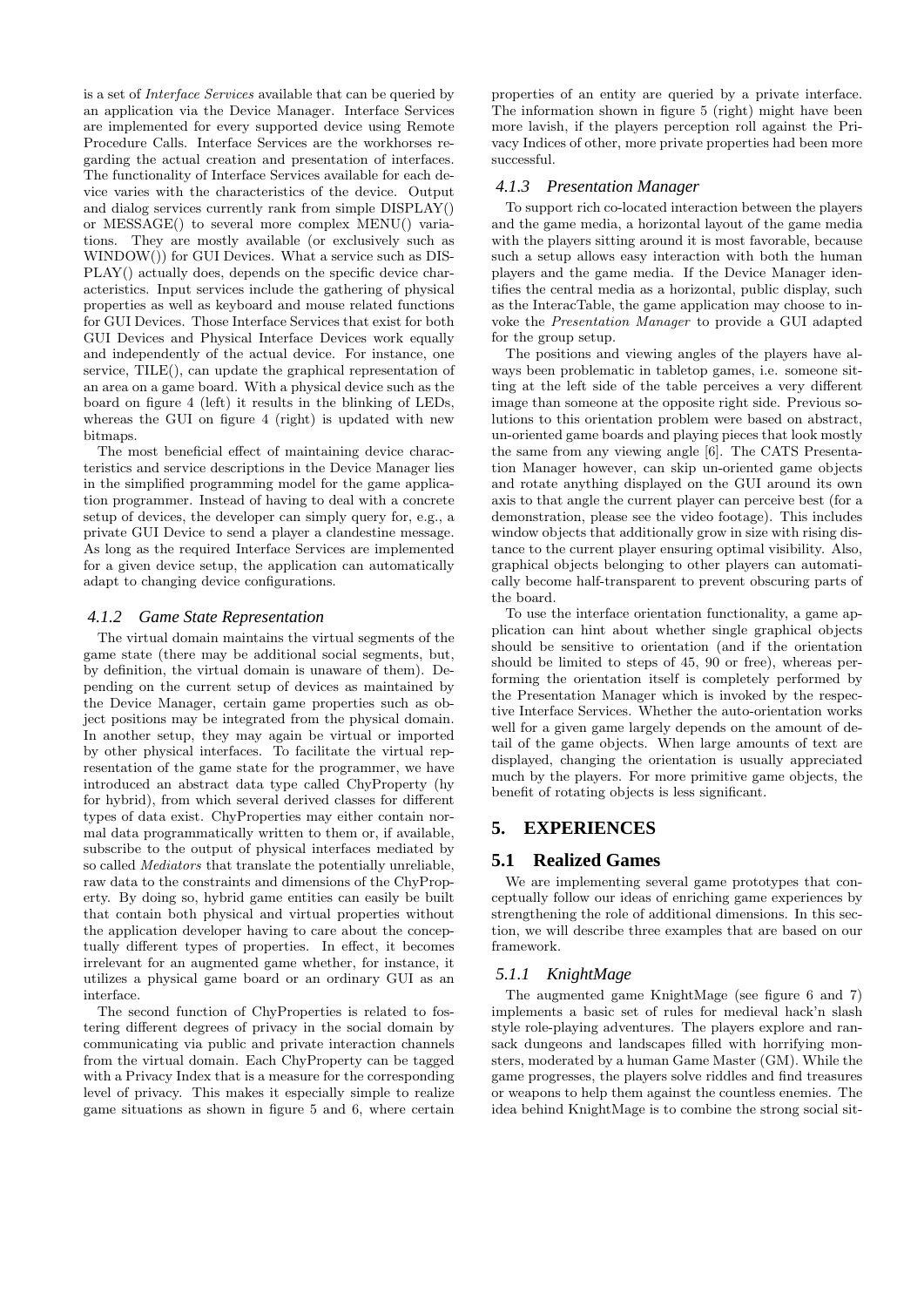



Figure 8: The Candyland adventure platform.

Figure 7: A touch sensitive table surface displaying the KnightMage game board.

uations of traditional tabletop role-playing games with typical benefits found in computer adaptations of role-playing games (which, however, typically lack the immersiveness of the pen-and-paper versions). What makes KnightMage especially interesting is the mixture of cooperative behavior when fighting monsters and the competitive interests when searching for treasures that each involve very different interaction modes. In KnightMage, certain game events are privately communicated from the game logic to a player, e.g. a players character might hear or find something and decide on her own, if she lets the others know or not. This is shown in figure 6, where a private GUI informs a player about a hidden treasure that she just found.

Another focus of KnightMage lies in the flexibility of interface integration. Both standard GUIs and physical interfaces are supported through the Device Manager, so that e.g. the game board can either be rendered on a standard GUI, on a hybrid interface such as an interactive table surface (see figure 7 or an entirely physical interface (see figure 6). This allows for researching the effects on the gaming experience of either stressing the benefits of virtual representations and GUIs (rich audio and video, highly dynamic and changing game boards etc) or stressing the benefits of physical interfaces (direct control and manipulation, no attention drain etc). A controlled study has not yet been conducted, but we will explore the effects of balancing interfaces in the future.

#### *5.1.2 Candyland*

Our second research prototype is a hybrid gaming application for children called Candyland (see figure 8). Candyland represents the model of a small village, where physical objects such as inhabitants or houses can be freely placed by the children. An RFID based sensor interface integrated in the game board synchronizes the positions of the physical objects with their virtual counterparts. The game logic in the virtual domain runs a simple adventure/ storytelling game engine that talks to the children (i.e. plays digitized sound samples) depending on their movements of the playing pieces.

Physical laws also apply to Candyland in that the speech of its inhabitants is spatially correctly conveyed through a

surround sound system depending on their positions. Both line-of-sight and radiation-of-sound algorithms to deal with blocking elements such as houses are available. The children are encouraged to experiment with placing buildings and inhabitants freely on the board and listen to the effects of their spatial manipulations.

The aim of Candyland is to observe how children make use of and appreciate a hybrid gaming application that combines digitized adventures and stories with interfaces they are familiar with (building bricks). As a business model, it might be interesting to offer the physical game board separately (perhaps at a reduced price) and then bring out several sets of adventures and stories as well as game mats and playing pieces (each with different themes and complexity). This would open two possible ways of creating revenues for the manufacturer, i.e. traditional entertainment software and physical collectibles which are collected for their own sake.

#### *5.1.3 Monopoly Adaptation*

As a sample application for the STARS platform, we have also developed an adaptation of the classic Monopoly board game from Parker/Hasbro. STARS M\*nopoly (see figure 9) attempts to make optimal use of the capabilities that a Roomware environment offers. Because of the various Monopoly adaptations for personal computers, our STARS M\*nopoly aims to become a testbed for comparing pure virtual vs. pure physical vs. mixed implementations of the same game.

In STARS M\*nopoly, the mundane tasks of shuffling and stacking cards are discontinued, because random events are directly displayed on the virtual game board. Due to the virtual representation of game money, there are several statistical functions available. On the wall display, a permanently updated diagram is shown that gives an overview about the financial development of each player and thus facilitates a strategic planning of buying and selling properties as well as it instigates competition among the players. Due to the high amount of textual information on the game board, STARS M\*nopoly profits greatly by the Presentation Manager's functionality to rotate information objects to the current player's viewing angle.

As an optional addition to the original rules, money can be clandestinely transferred between players, so that secret alliances against the leading player are fostered. This in-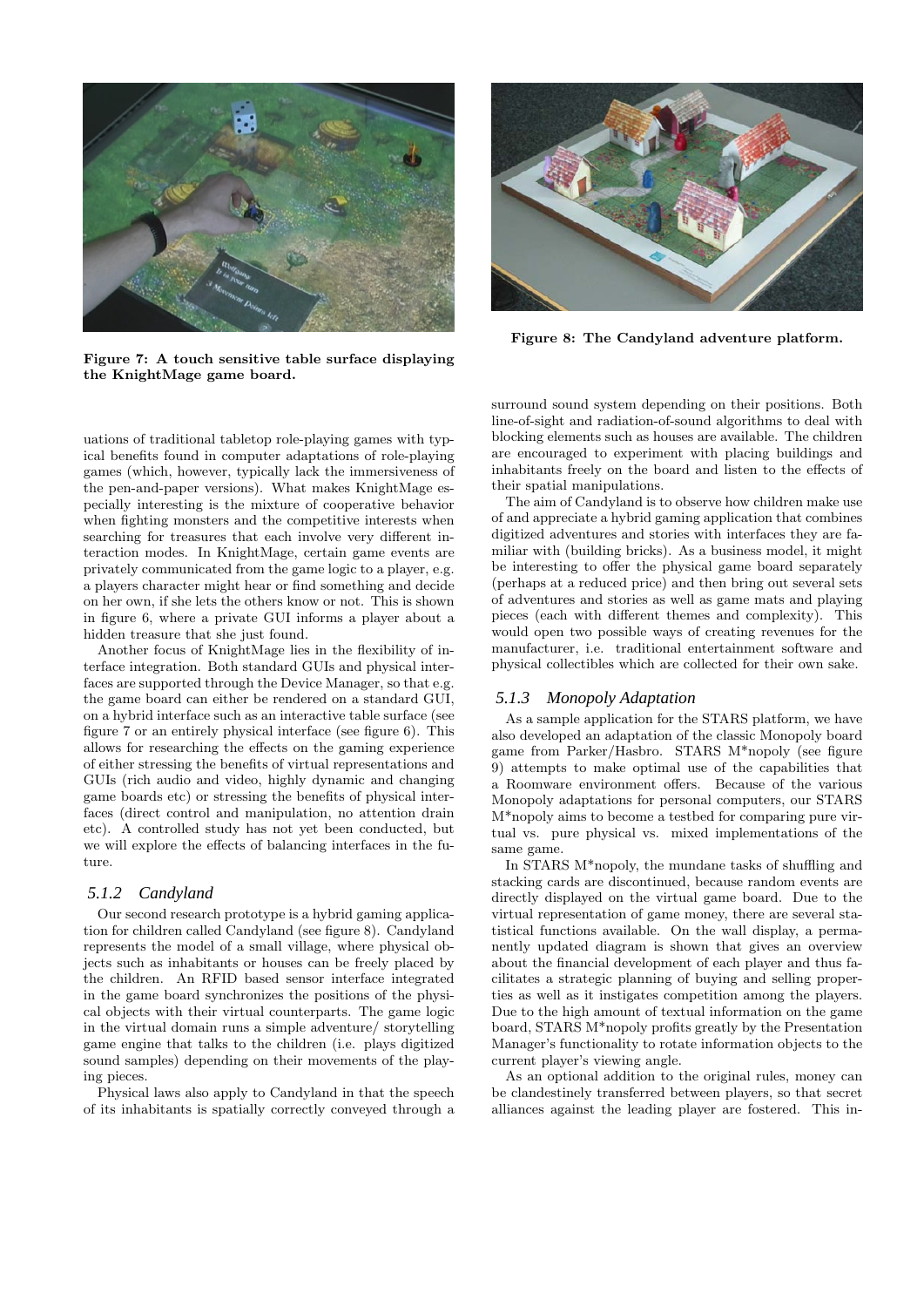

Figure 9: A Monopoly Adaptation.

troduces an interesting new game element that stresses the proceedings in the social domain by forcing players to weigh competitive versus cooperative behaviors in an otherwise purely competitive game.

# **5.2 Preliminary Evaluation**

We are currently investigating new game concepts and are constantly developing new games with the our programming framework. While our own experiences with the games we have created so far are very favorable and support our vision of integrating the best of social, virtual and physical game elements, a public test is necessary to gain real-world validity.

During a public open house day, we had the opportunity to observe and videotape eight different groups of 11-14 yearold girls interacting and playing with our setup of games over the course of a day. We chose not to test hypotheses in a controlled experimental setting, but conducted a formative evaluation in which we "let the girls loose" and observed their interactions during the games as well as asking them about their experiences and suggestions afterwards.

In general, most subjects were very excited and appreciated our setup of games. Also, as intended, their interaction mostly remained human centered with a lot of activities going on in the social domain. While some of the new game concepts we introduced were immediately understood by most, it took a while until the girls adopted them and e.g. made sensible use of the clandestine communication means. We attribute this to the rather short period of time each group had to get acquainted with the games. Both physical and graphical interfaces were understood immediately, since many girls already had experiences with computers. Most girls were impressed with the presentation richness of the virtual interfaces both including the visual quality and the audio output.

Regarding physical interfaces, we had underestimated the level of stability needed for some of the interfaces, especially for the camera recognition in KnightMage. The camera above the game table was fixed firmly enough for our own use, but some groups shook and bumped either camera or table so badly, that we had to re-calibrate the camera recognition software during a running game session. Beforehand, we had invested quite some effort to let the software cope with varying lightning conditions, but did neglect the image

alignment issue. In addition, we had not anticipated the target group of our research being half as tall as we are. Due to the somewhat large dimensions of the game table hardware, some girls stood up to reach the edges of the game board, disturbing the camera recognition. For everyday use in a real world setting, more robust sensing technologies such as RFID sensors seem to be more favorable than visual recognition. Most suggestions the girls made were directly related to glitches and quirks with our sample games and have been integrated into the current versions.

We will address some of the more specific research questions with controlled experimental studies in the future. Two of the most interesting issues to deal with will be the direct comparison between virtual, physical, and mixed implementations of the same game as well as the effects of complementarily using virtual and physical interfaces for the same game.

# **6. RELATED WORK**

Both academic researchers and professional game developers have worked towards augmenting gaming experiences with elements beyond traditional computer entertainment.

The first commercial foray in this direction dates back to 1987. Robot Rascals from Ozark Softscape was advertised as the "First Great Family Computer Game". It integrated a deck of physical playing cards with a unique mixture of turn-based action and strategy. A group of robots was set out to hunt rare artifacts on a distant planet with the map of the planet being inside the computer. Robot Rascals was designed as a true multiplayer game that offered no single player mode. Alas, the link between virtual and physical world was quite limited in Robot Rascals. The state of the "luck cards" had to be entered manually into the computer, which plays somewhat oddly. Robot Rascals failed to attract a large audience, even though the game definitely is very interesting to play.

The second and less well designed commercial approach is from the most famous makers of interactive fiction, Infocom: Fooblitzsky is a computer augmented board game in which each player is a dog moving on the game board to obtain a desired set of items. As a hybrid game, Fooblitzsky can not convince (dice rolling is purely virtual etc). The ugly monochrome graphics and the unbalanced gameplay do not stand the test of time.

The final commercial products we are aware of are Zowie Intertainment's smart toys that are described in [11]. These smart toy systems sensibly mingle computer games with physical toy representations. The toys are designed to integrate insights from child psychology to help children learn through play.

The academic research project False Prophets [6] is a hybrid board game, in which players jointly explore a landscape on a physical game board. A custom crafted infrared sensor interface helps identifying the playing pieces, while the game board is projected on the table. The realization of False Prophets is similar to parts of our platform, even though it is currently limited to a single exploration game. Recently, False Prophets switched their hardware platform to a Diamond Touch multi-user table that is also used by [8] in the research of collaborative games for multiple users on table surfaces.

Bjork et al. [2] presented a hybrid game system called Pirates! (sic!) that adds the world around us to gam